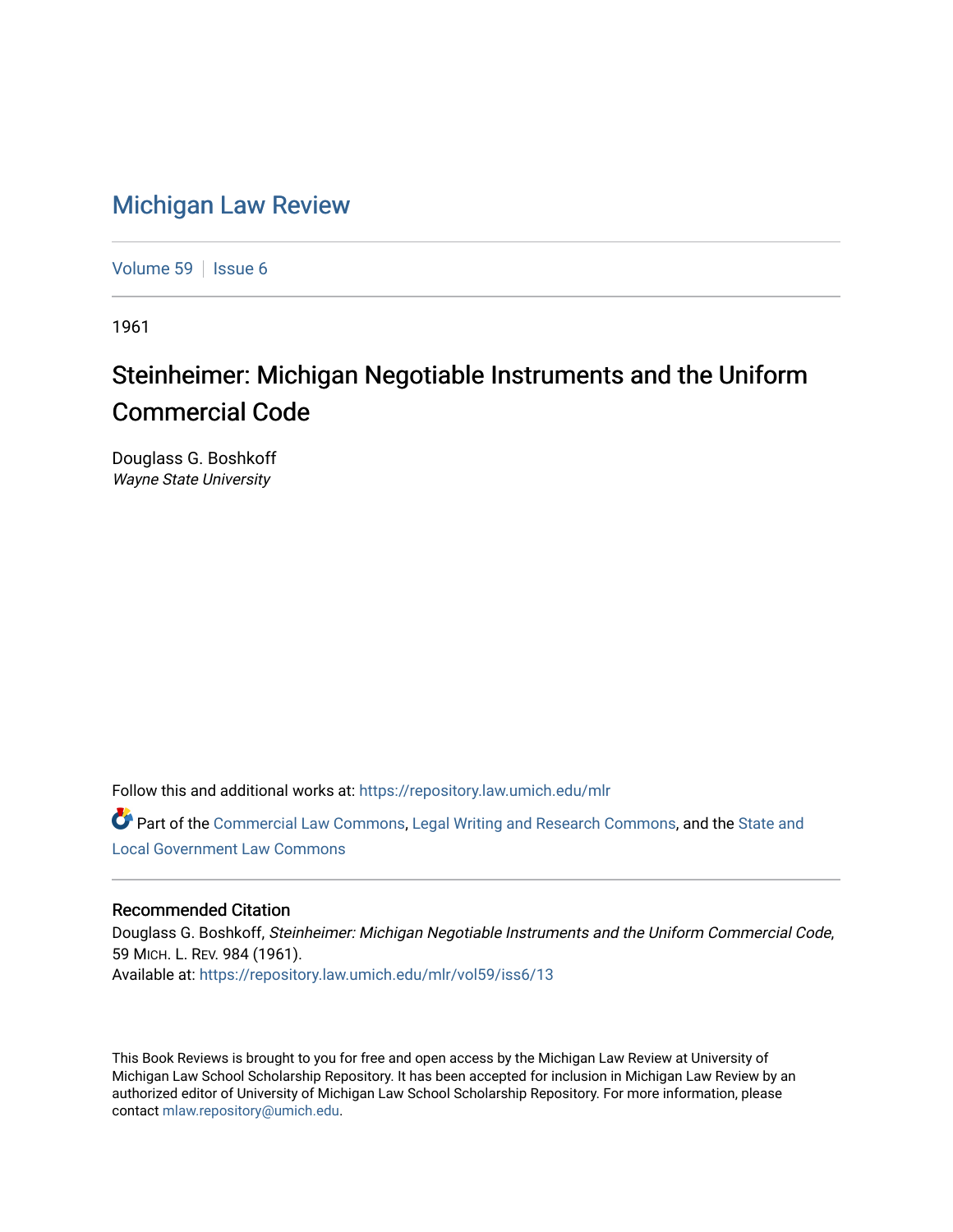MICHIGAN NEGOTIABLE INSTRUMENTS AND THE UNIFORM COMMERCIAL CODE. By *Roy L. Steinheimer.* Ann Arbor: Michigan Legal Publications. 1960. Pp. ix, 169. \$1.50.

Promulgated in 1952 and adopted by the Pennsylvania Legislature in 1953, the Uniform Commercial Code has since been enacted in five additional states: Massachusetts, Kentucky, New Hampshire, Rhode Island and Connecticut. It is further reported that legislative consideration of it is now underway, or soon to begin, in fourteen additional jurisdictions.1 Those who favor the Code can point with pride to the progress, albeit in a lei-

1 *Uniform Commercial Code,* 2 B.C. IND. &: CoMM. L.R. 125 (1960).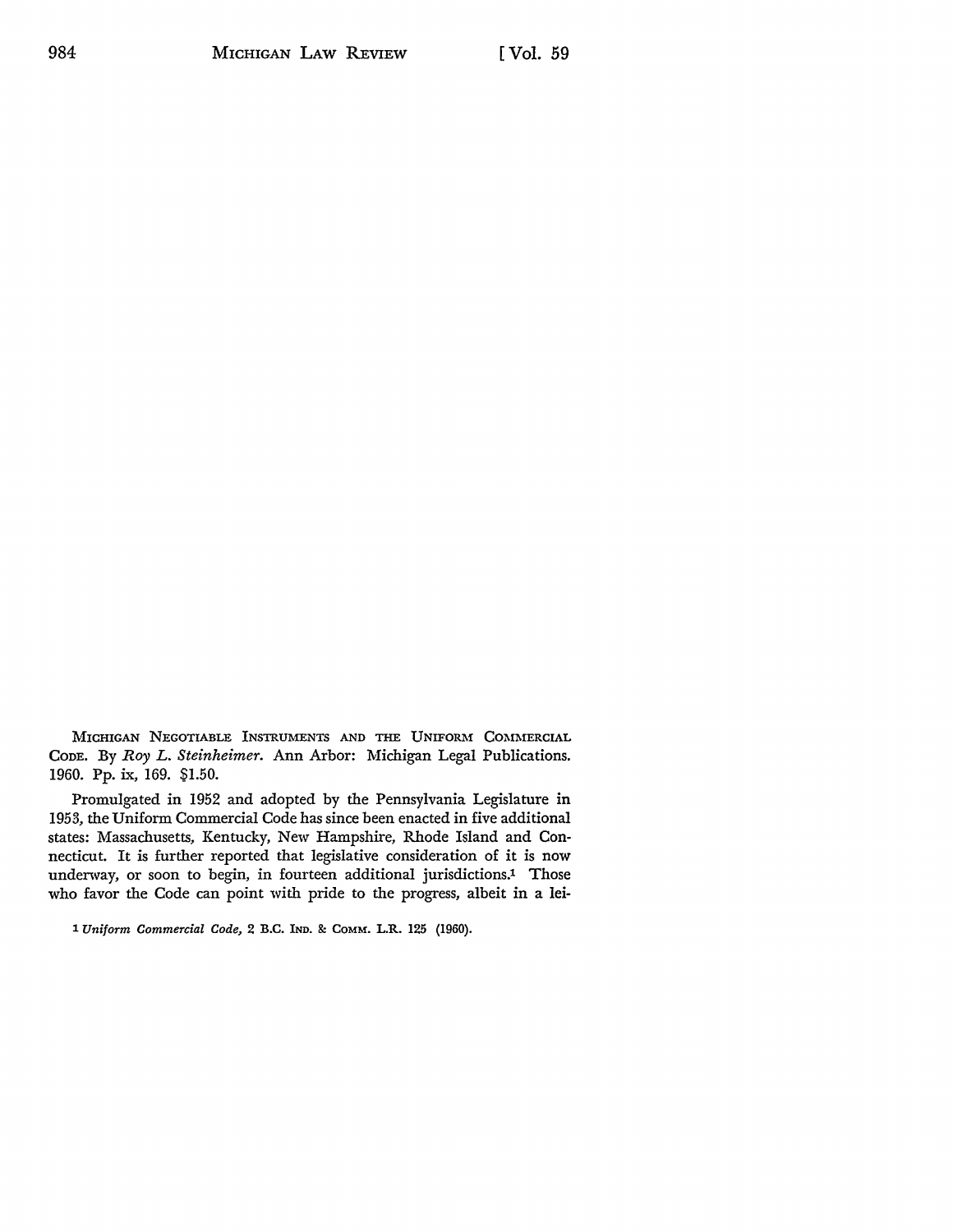surely manner, of a statute immensely more detailed and comprehensive than the Uniform Acts it seeks to replace. Its opponents can be cheered by its lack of success in Ohio, New York, and Indiana,2 and its slow rate of progress in comparison with the important Uniform Acts which it would replace.<sup>3</sup>

It is expected that in every state which considers the Code there will be those who oppose it because it would change existing legal practices and those who are willing to accept it on faith because of the status of its sponsors. In between these extremes remain the vast majority of interested parties: members of the bar, the public, and various commercial interests. It is *to* this large class that Professor Steinheimer's study is addressed.

Current legal literature contains numerous general explanations of the Code, including law review articles, a series of publications by the Joint Committee of Continuing Legal Education of the American Law Institute and the American Bar Association,<sup>4</sup> and even the Official Comments appearing after each Code section. If the Code should eventually be adopted in a large number of jurisdictions, the most important consideration in the remaining states might be whether the desire for uniformity outweighs the changes possibly made by it. At this early stage, however, the inquiry will more likely emphasize the particular merits and demerits of the statute. In this situation a detailed examination of the impact of the Code on the law of a particular jurisdiction must precede a reasoned evaluation of it. Professor Steinheimer has provided the basis for such a judgment on Article 3 of the Code in Michigan.

This work, financed by the Michigan Bar Foundation, is a product of the author's work on a special committee of the Michigan State Bar Association which is currently studying the Code. The presentation is straightforward. Each section in Article 3, which seeks to supplant the NIL, is reproduced and is followed by an examination of pertinent Michigan legal materials together with a statement of how the Code would change the present law. This format dictates that the book be used as a reference work and not as an introduction to the Code. The section-by-section approach presupposes some familiarity with negotiable instruments problems and the structure of Article 3. For example, under present law, questions may arise as *to* whether a signature on a negotiable instrument was made in the

2 Interesting descriptions of the trials and tribulations of the Code in several states may be found in the NATIONAL CONFERENCE OF COMMISSIONERS ON UNIFORM STATE LAWS HANDBOOKS 100-06, 171-74 (1957); 95-ll7 (1958); 151-63, 189-93 (1959).

3 If the date of the first enactment is the most significant for comparative purposes, the figures in parentheses following the listed Uniform Acts indicate the additional number of jurisdictions which adopted the specified act within a seven-year period comparable to the years 1953-1960: UNIFORM WAREHOUSE RECEIPTS ACT (30), UNIFORM NEGOTIABLE IN-STRUMENTS LAW (23), UNIFORM BILLS OF LADING ACT (21), UNIFORM TRUST RECEIPTS ACT (12), UNIFORM SALES ACT (10).

<sup>4</sup> HAWKLAND, SALES AND BULK SALES (1958); BRAUCHER, DOCUMENTS OF TITLE (1958); CLARKE, BAILEY & YOUNG, BANK DEPOSITS AND COLLECTIONS (1959); HAWKLAND, COMMER-CIAL PAPER (1959); SPIVAK, SECURED TRANSACTIONS (1960).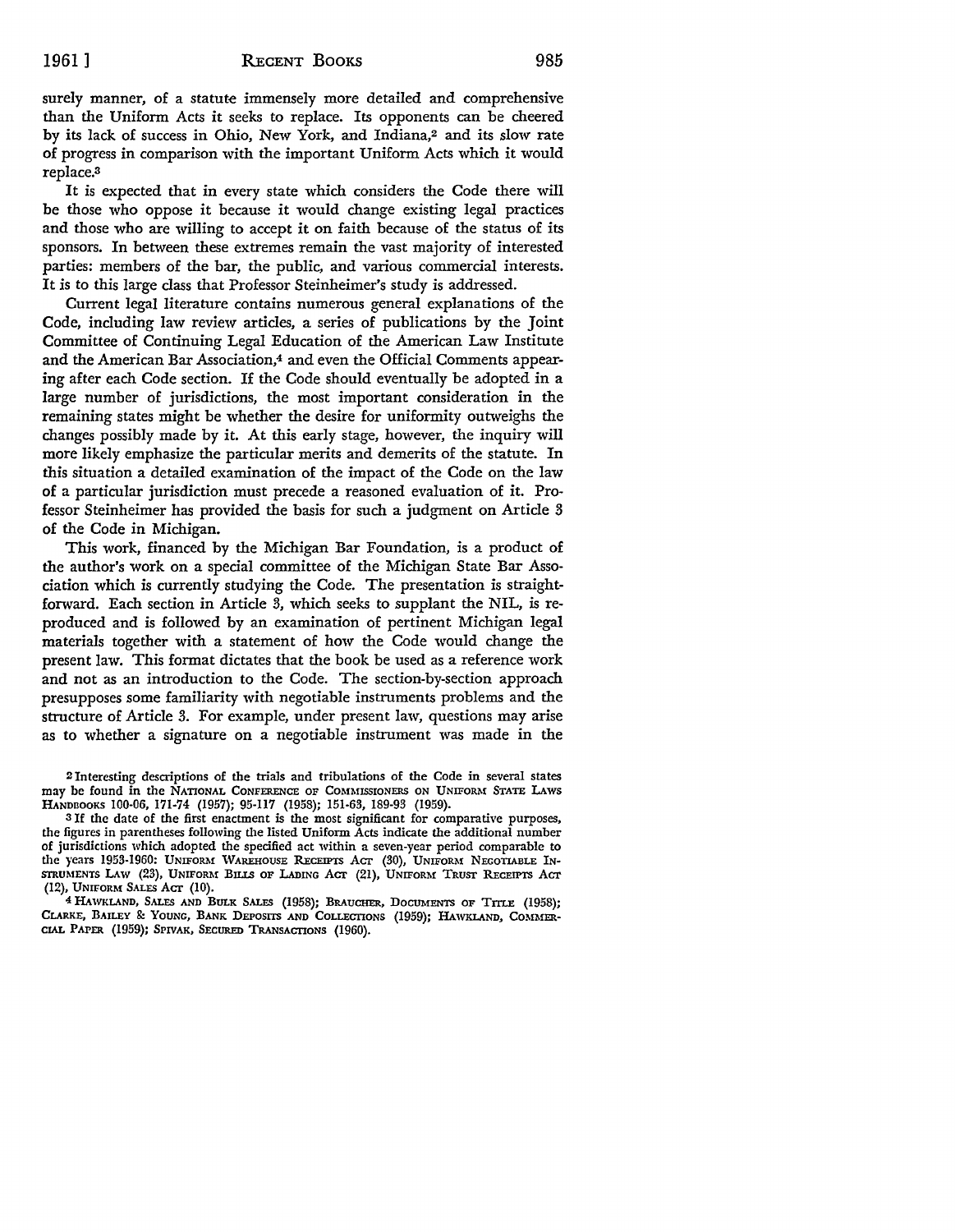capacity of maker or indorser. Under section 3-402 of the Code the signer is liable only as an indorser unless the instrument clearly indicates that the signature is in another capacity. But what is to be done with a note containing the words "I promise to pay" and signed by two parties? Section 3-ll8 (e) precludes the argument that they are both liable only as indorsers, and not as makers, by making them jointly and severally liable in the absence of other specifications in the instrument. Further, the related problem of the effect of words of guaranty is governed by sections 3-202 (4) and 3-416. Professor Steinheimer assumes the reader knows this and his discussion starts from there.<sup>5</sup>

The value of such an approach depends upon the aim of the book. If it were assumed that the book was to be read by those completely ignorant of the Code, then this treatment of various provisions would seriously diminish the value of the book. On the other hand, an initial choice must be made. If the author is to tell in detail what each particular section does, the treatment of various sections under one topic becomes impractical because of the mass of material involved. Here Professor Steinheimer has chosen to speak to the well informed, those who are already familiar with the Code and official comments, and his book is closer to an annotated statute than it is to a text.

In the introduction, it is stated: "It has been  $\dots$  [the author's] purpose simply to indicate what changes would be made and the nature of these changes leaving it to the reader to form his own judgment as to their desirability."6 He appears, in this respect, to bend over backward. Although he has stated a position favorable to Article  $3$  elsewhere, $7$  the few instances of evaluation in this book indicate situations where the Code might have been improved.<sup>8</sup> Even where alternative sections are provided for adoption, he has limited himself to stating which is most in accord with current Michigan practice.9

Since the book is intended to compare the Code with Michigan law, the initial policy decisions embodied in the Code are not always highlighted. Under section 20 of the NIL a question was presented concerning whether an unauthorized agent signing a negotiable instrument with full disclosure of his representative capacity became liable on the instrument in addition to his liability on a warranty theory. In a leading New York case,10 Judge Cardozo found a negative implication in section 20 creating such liability,

9 See, *e.g.,* pp. 36-37 discussing § 3-121.

<sup>5</sup>Pp. 33, 48-49, 77-78, 111-12. *Cf.* HAWXLAND, COMMERCIAL PAPER 34-35 (1959). 6Pp. v-vi.

<sup>7</sup> Steinheimer, *Negotiable Instruments and the Uniform Commercial Code,* Mich. S.B.J., Aug. 1960, pp. 20, 25.

<sup>8</sup> E.g., pp. IO, 29 nn.46, 57.

lONew Georgia Nat'! Bank v. Lippman, 249 N.Y. 307, 164 N.E. 108 (1928); *accord,*  RESTATEMENT (SECOND), AGENCY § 324(2), comment *a*, illustration 4 (1958).